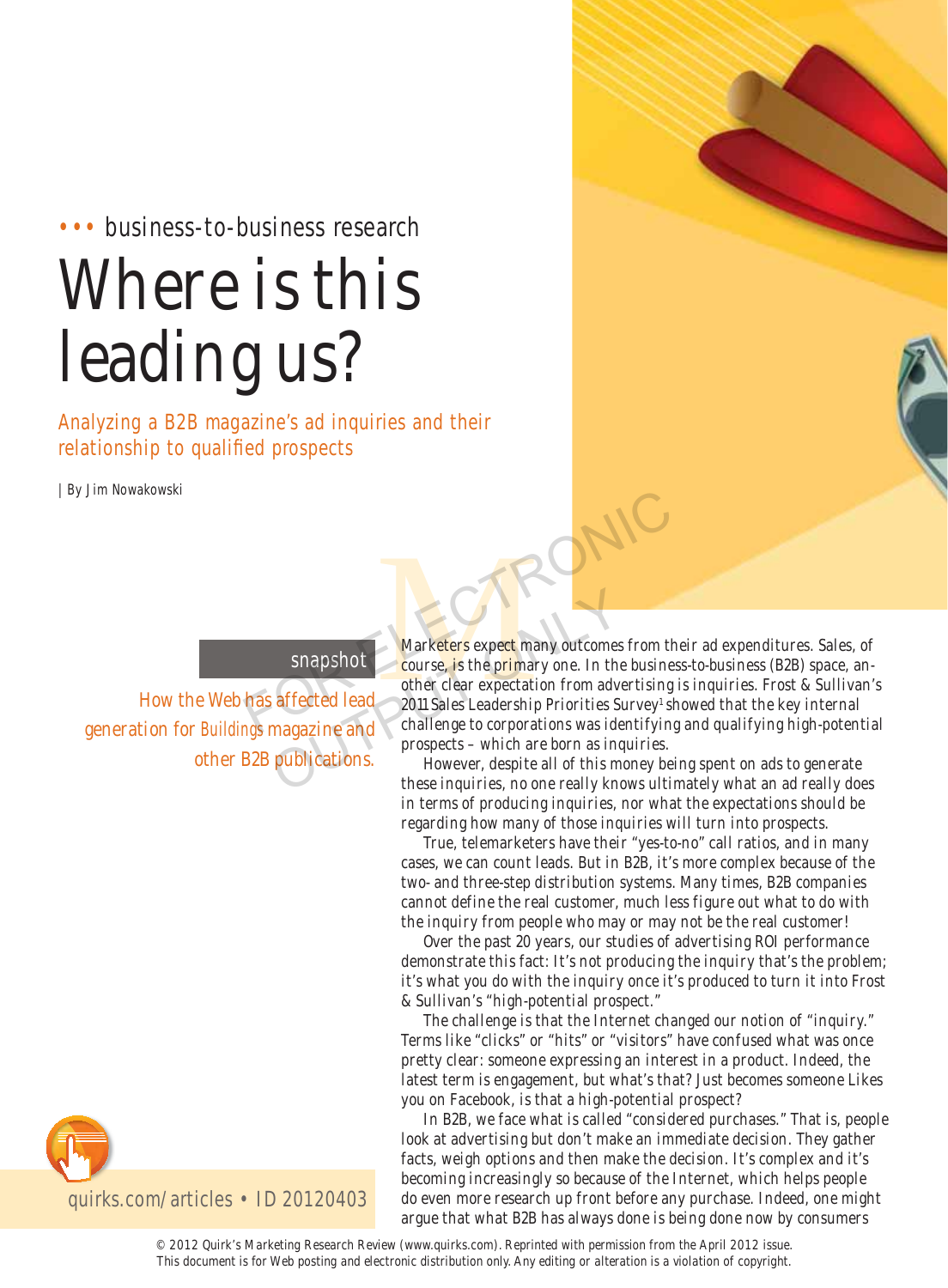

themselves – searching and researching and comparing on even commodity items.

Are inquiries being produced as a result of advertising in the B2B space? Have inquiries dropped because of the Internet? If I can get over 500,000 impressions in Facebook for \$100, why should I spend \$10,000 on a one-page ad in a trade publication? mel has containing and comparing on even com-<br>
a as a result of advertising in the B2B<br>
Decause of the Internet? If I can get over<br>
Mass contained to a specify the proof and stay<br>
they move the B2B<br>
lication?<br>
They move th

These are only a few of the questions plaguing advertisers in the B2B space. Our most recent investigation tried to answer these questions and this article is a summary of those findings (the complete report is available at http://goo.gl/cmj7k).

## **Make better conclusions on their ROI**

The purpose of our study was to explore inquiry and lead generation in *Buildings* magazine and demonstrate the Internet's impact on inquiry generation with the idea of helping advertisers make better conclusions on their ROI from advertising.

*Buildings* was selected because it is the premier magazine read by building owners and managers. More than 72,000 CEOs/owners/partners, vice presidents/directors of facilities, directors of real estate, directors of construction and more comprise its circulation.

We asked Tony Dellamaria, the publisher, to provide us with a year's worth of inquiries from the following channels: e-response (generated from monthly e-blasts); fax (generated from faxed-in print cards); Internet (generated from online Web inquiry cards); mail (generated from mailed-in print cards).

What was not known (nor ever known) is how many leads go to advertisers directly from the advertising (that is, readers who visited the Web site of the advertiser or the microsite created by the advertiser to track response, or those who faxed in requests). In addition to the study of this file, our firm, Accountability Information Management (AIM),

conducted more than 50 random interviews on individuals within the file to provide a qualitative understanding of lead behavior<sup>2</sup>.

Table 1 demonstrates the source of leads via the channel they came through. Note that prior to a tactic like e-response or the advent of the Internet, all the inquiries would have come through the mail. In both cases (now and then), a reader could have still called an advertiser, but the publisher would never know that.

AIM studies have documented the shift: As channels like e-response are created, mail inquiries drop. People's level of interest stays the same; it just moves to a different channel.

In fact, in all of AIM's work, it's been shown that advertising inquiries in magazines generally come from 6 percent to 20 percent of a magazine's circulation via the reader service card, depending on the audience. In other words, 80 percent or more of a magazine's circulation is using a channel other than reader service to inquire on an ad, if they inquire at all!

*Conclusion No. 1: The number of inquiries has, relatively speaking, remained the same; only the channel has changed.*

### **Still a powerful force**

Furthermore, the AIM interviews asked a very important question that may shed some light on how people seek information. We generated Table 2 from the question asking readers how they most prefer to get product information and stay up to date.

If the response from "Magazine" and "Articles in Magazines" are added, you can see that print magazines are still a powerful force in how these people get their information. While no one denies the growth of the Internet and its social media channels, *Buildings* readers use the magazine for receiving product information. This doesn't mean they do not subsequently go to the Web site, nor ever talk to a manufacturer's sales rep. It means they are "dialing up" information in many different ways.

How people receive and seek information is important to remember in any discussion on inquiries. For example, AIM studied a magazine for users of mainframe computers and the publication generated an average of three leads per ad. When AIM showed the magazine's sales force that number, there was an outcry. "I can't take that into the advertiser! It's too low!" was the unanimous exclamation. AIM then asked what the average order was on a per-lead basis for the mainframes covered

To purchase paper reprints of this article, contact Mallory Gonser of Foster Printing at 866-879-9144 x145 or malloryg@fosterprinting.com.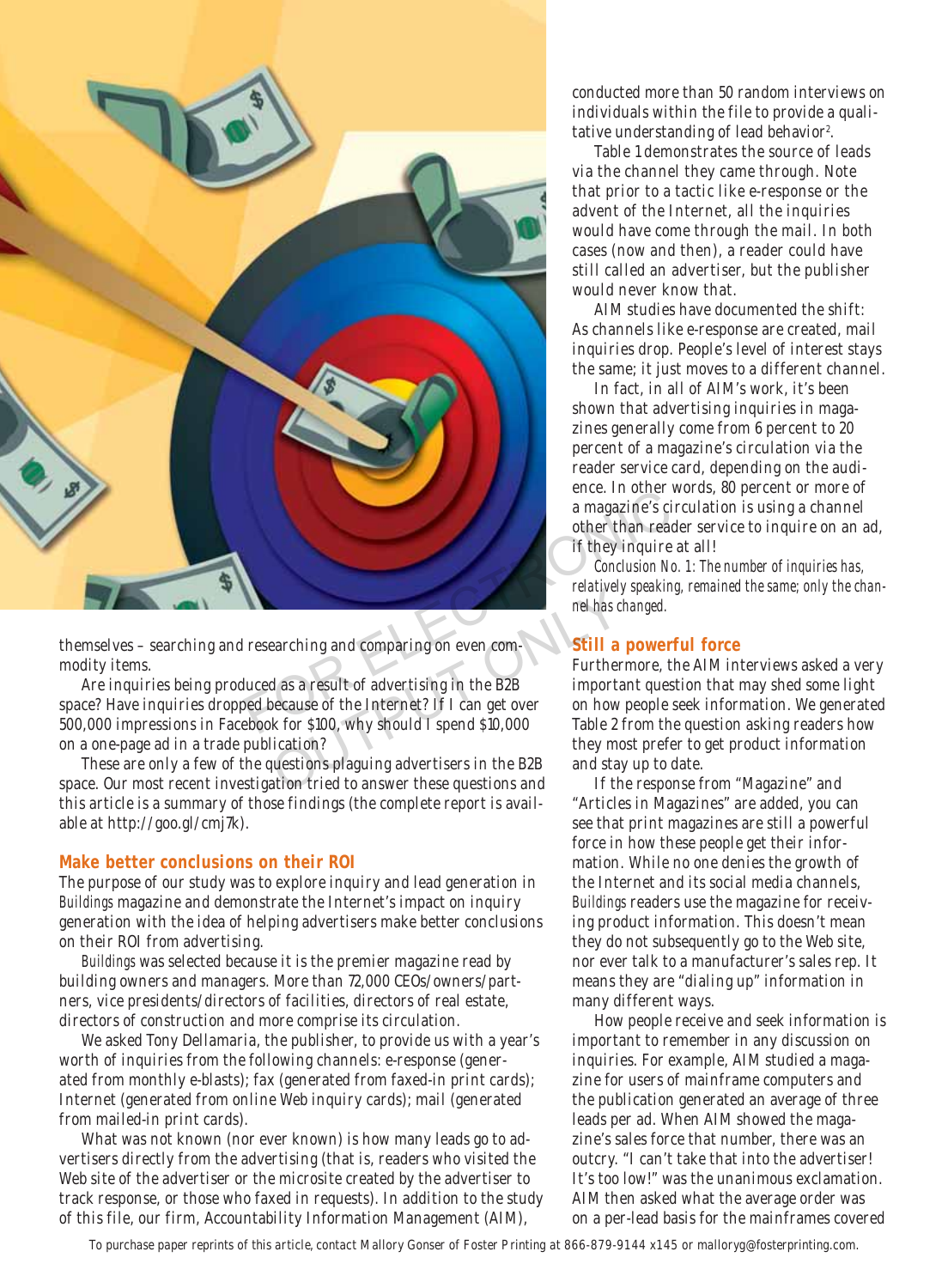#### Table 1: Inquiries by Source from *Buildings*

| Inquiries by Source                         | % of Leads |
|---------------------------------------------|------------|
| E-response (generated from monthly e-blast) | 43%        |
| Fax (generated from faxed-in print cards)   | 3%         |
| Internet (generated from Web inquiry card)  | 4%         |
| Mail (generated from mailed-in print cards) | 51%        |

Table 2: How People Want Information

| Channel                 | % of Response |
|-------------------------|---------------|
| Online                  | 30%           |
| <b>Printed Material</b> | 30%           |
| Magazine                | 23%           |
| E-mail                  | 18%           |
| Articles in Magazines   | 5%            |
| <b>Factory Reps</b>     | 5%            |
| Other*                  | 20%           |

\*Other = contractors, direct mail, electronic, Home Depot, literature, manufacturer, phone, samples, workshops

Table 3: Inquiries and Inserts by Ad Sizes for All Inquiries

| % of Insertions                                                                                                                                                                                                                                                                                                                                    | % of Inquiries | there is a                |  |
|----------------------------------------------------------------------------------------------------------------------------------------------------------------------------------------------------------------------------------------------------------------------------------------------------------------------------------------------------|----------------|---------------------------|--|
| 22%                                                                                                                                                                                                                                                                                                                                                | 23%            | of inquiri                |  |
| 13%                                                                                                                                                                                                                                                                                                                                                | 14%            | Conclusi<br>advertiser ca |  |
| 9%                                                                                                                                                                                                                                                                                                                                                 | 6%             |                           |  |
| 8%                                                                                                                                                                                                                                                                                                                                                 | 8%             | Three be                  |  |
| 45%                                                                                                                                                                                                                                                                                                                                                | 46%            | One of the                |  |
| 2%                                                                                                                                                                                                                                                                                                                                                 | 1%             | is the non-<br>not every  |  |
| dence told us: "Advertising in major<br>by the publication. The answer: more<br>than \$1.5 million. The room became<br>trade publications gives manufac-<br>turers and service providers more<br>silent. The point had been made: If<br>each individual lead had the potential<br>credibility." Did he purchase the<br>to generate a \$1.5 million |                |                           |  |
|                                                                                                                                                                                                                                                                                                                                                    |                |                           |  |

by the publication. The answer: more than \$1.5 million. The room became silent. The point had been made: If each individual lead had the potential to generate a \$1.5 million sale, how many "ones" do you

really need?

*Conclusion No. 2: The potential idea of what is or is not available is extremely important in understanding inquiry numbers and behavior.* 

## **Good or bad?**

According to our study, 48 percent said they purchased the product they inquired upon; 52 percent said they did not. Is that good or is that bad? It is neither. Another 53 percent said it was "very important" to advertise in *Buildings*; 34 percent said "extremely important." None of the people we interviewed thought that advertising was unimportant!

A facility director for a large assisted-living resi-

dence told us: "Advertising in major trade publications gives manufacturers and service providers more credibility." Did he purchase the <sup>43%</sup><br>
<sup>2%</sup><sup>1%</sup><br>
more dence told us: "Advertising in major<br>
ame trade publications gives manufac-<br>
e: If turers and service providers more<br>
credibility." Did he purchase the<br> **Talk to me** 

## Talk to me

With the *Buildings* study, part of the intent of our re-**V** search was to help advertisers better communicate, reach and target important audiences. After all the other rich data we gathered, our final question of *Buildings* readers was: "What's the best way to reach a person like you?" Their responses? E-mail – 53 percent; phone – 44 percent; mail – 8 percent; other – 22 percent. ("Other" includes "articles, fax, Internet, links to a live person, magazines, newsletters and product literature.")

Remember "reach" means contact – the way they wanted to be contacted. It is extraordinary when you think about it, isn't it? These readers are reachable, not through one method but all methods. Thus, for *Buildings* advertisers, when an inquiry is generated, the best way to reach these people is with a phone call or an e-mail, which we have proven year after year for our other clients as well.

product he inquired on? No. But, he said, "I do my product research on things I see advertised and then recommend to the CEO/owner products for capital improvements. At certain levels, I buy what is needed." This is the essence of the inquiry in the world of B2B.

Further evidence of inquiry interest is in the analysis of inquiries to ad size. While virtually all publishers would prefer and stress larger ad sizes, Table 3 shows something they might not like to see.

There is almost a 1:1 ratio between the number of insertions to inquiries. Table 3 demonstrates this for *Buildings*, but this has been reflected in virtually all magazines AIM has studied. In other words, for every ad in any size that runs, there is a corresponding percentage of inquiries produced.

*Conclusion No. 3: Regardless of size, an advertiser can expect inquiries by running ads.* 

## **Three behaviors**

One of the real benefits of advertising is the non-inquiry. In other words, not everyone who sees and reads the ad inquires. There are basically three behaviors that a reader can take when an ad appears: seeing, reading and acting (which includes

> ignoring, which is a behavior in itself). The first break in the cycle happens when the reader does not even see the ad.

Table 4 shows the overall percentages of "seeing" scores – people who report seeing an ad – based on ad sizes. Note that clearly, the differentiation is the size of the ad. The more seers you want, the larger size ad you should run. The number of seers, therefore, helps you understand inquiries further. That is, without seeing the ad, you'd never inquire. By default, the higher number of seers, the more potential your ad will have to produce inquires.

By the way, if your ad generates no inquiries, you probably have a problem with the creative if the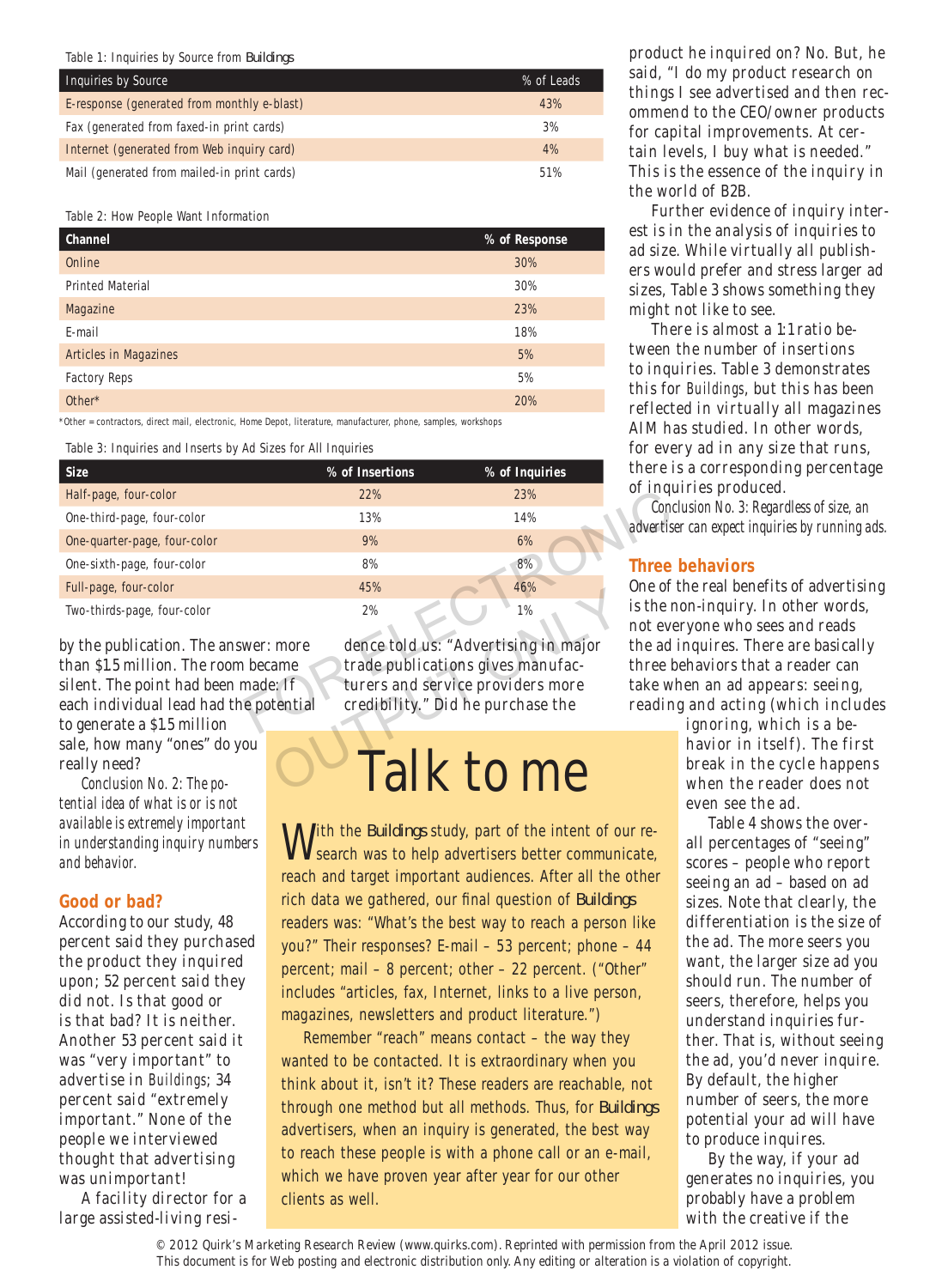Table 4: Average 'Seeing' Scores and Number of Seers Based on Buildings Circulation

| <b>Size</b>      | Average Seeing Scores | <b>Potential Seers</b> |
|------------------|-----------------------|------------------------|
| One-quarter-page | 24%                   | 17,587                 |
| One-page         | 41%                   | 30.044                 |
| Spread           | 54%                   | 39,570                 |
| Spread with BRC  | 67%                   | 49.096                 |
| Six-page insert  | 77%                   | 56,424                 |

#### Table 5: Analysis of *Buildings* Leads

|         | Number of<br>Companies | Ads | Average<br><b>Insertions</b> | % of Leads | Avg. Ad vs.<br>Overall Ad | <b>Overall Share</b><br>Per Company vs.<br>Average Share per<br>Company |
|---------|------------------------|-----|------------------------------|------------|---------------------------|-------------------------------------------------------------------------|
| 1 Group | 11                     | 95  | 8.6                          | 25%        | 54%                       | 178%                                                                    |
| 2 Group | 19                     | 143 | 7.5                          | 25%        | 0%                        | 65%                                                                     |
| 3 Group | 28                     | 120 | 4.3                          | 26%        | 27%                       | 12%                                                                     |
| 4 Group | 66                     | 154 | 2.3                          | 24%        | $-8%$                     | $-53%$                                                                  |

target audience is, in fact, your target. It is very rare for an ad not to produce a single inquiry.

### **Habits change continually**

Reading habits change continually, especially with social media. Today, with the Internet, texting and TV, people skim what they read more than ever, making it harder for an ad to hold attention. Perhaps more important, the "need for speed" has diminished reading comprehension.

People read to do one of two things: to gain something or to protect what they have. Therefore, what must exist first is the interest in the topic being presented. The fact that this interest cannot be measured per se is one of the reasons for qualified circulations. Publishers gather similar people with similar interests around a topic and publish a magazine geared to those people. Advertisers put their messages in that magazine to reach "the right people."

The act of reading is not related specifically to the size of the ad, however. On a ratio basis, a smaller ad can have a higher readership than a larger ad. What a small ad does not do, though, is attract more eyeballs!

In essence, people respond because they have a need. Like Pavlov's dog, a bell rings and they are urged into action. Response to stimulus is an ongoing problem to advertisers, which is why the advertising world is under siege. Frankly, there are too many different bells that can ring. Given the customizable options in play today, advertisers can change the tones of those bells at will – and the customers and prospects may never know it.

The advertiser has a huge dilemma: Which bell do you ring and when? Some clues can be found in the research published on these topics. Figuring out why people respond includes understanding their hot buttons and the timing of the offer more than how the sale is presented. But to generate any kind of response, the advertisement has to be seen and read; otherwise, nothing happens. For all that includes the tones of those bells at will – and the customers the inquired and prospects may never know it. and cross invally, the advertiser has a huge di-<br>a. Today, lemma: Which bell do you ring and follow-u May, temma. Which ben do you ring and<br>TV, when? Some clues can be found in<br>the research published on these top-<br>ics. Figuring out why people respond<br>npor-<br>includes understanding their hot<br>imin-<br>buttons and the timing of th

Therefore, understanding why people respond requires an examination of what gets ads seen and read, as well as the follow-up to the response. In other words, a study of inquiries and why they respond is the best way to measure response.

## **Reshaped lead generation**

The Internet has dramatically reshaped lead generation – not the quantity, but how inquiries are made and followed up on. In this age of engagement, advertising itself has become frowned upon in social media circles. Indeed, get caught advertising and you could lose your followers! Yet this too is changing, as Facebook and Twitter move to understanding advertising and its revenue power.

These new platforms disrupt traditional channels and change the way the game is played. For

example, advertisers complain that they receive fewer leads and many publishers explain that lead generation has fallen off since the advent of the Internet. But have leads really dropped off? Or has the channel of the inquirer changed?

Between 2007 to 2008 in one of the leading magazines we studied, direct responses to advertisements dropped 11 percent. But, the bonus leads that the publisher gave to advertisers (bonus leads are inquiries expressing interest in a category, not a specific advertiser) increased 21 percent from the previous year. The net effect was 10 percent more inquiries.

So why do advertisers and publishers say inquiries are dropping off? We respectfully suggest it is the lack of follow-up on what the inquirer wants. In the "need for speed," advertisers simply don't follow up and take the time to talk with the inquirer. They send them "stuff" and cross their fingers.

AIM conducted a comprehensive follow-up study on reader-service cards in one magazine. AIM circled every number using four separate cards (to avoid the publisher throwing out our cards as a hoax). Here are the results of that study for your consideration:

- 30 percent of the advertisers responded to the request for information. That means 70 percent paid no attention to the request.
- The average response time for the 30 percent who responded to the request was 37 days.
- The average creative costs for the print material received was estimated (at \$1,500 per page, conservatively) to be \$113,152 each.
- The total estimated creative costs for the 30 percent who sent materials? \$2.5 million – not including printing.
- After the initial fulfillment, three of the 82 companies sent follow-up material. Only 4 percent did any follow up!
- AIM lost \$92. Some of the advertisers charged a nominal fee for what they offered. Personal checks were written for this material, which was not received. What should people think after that experience?